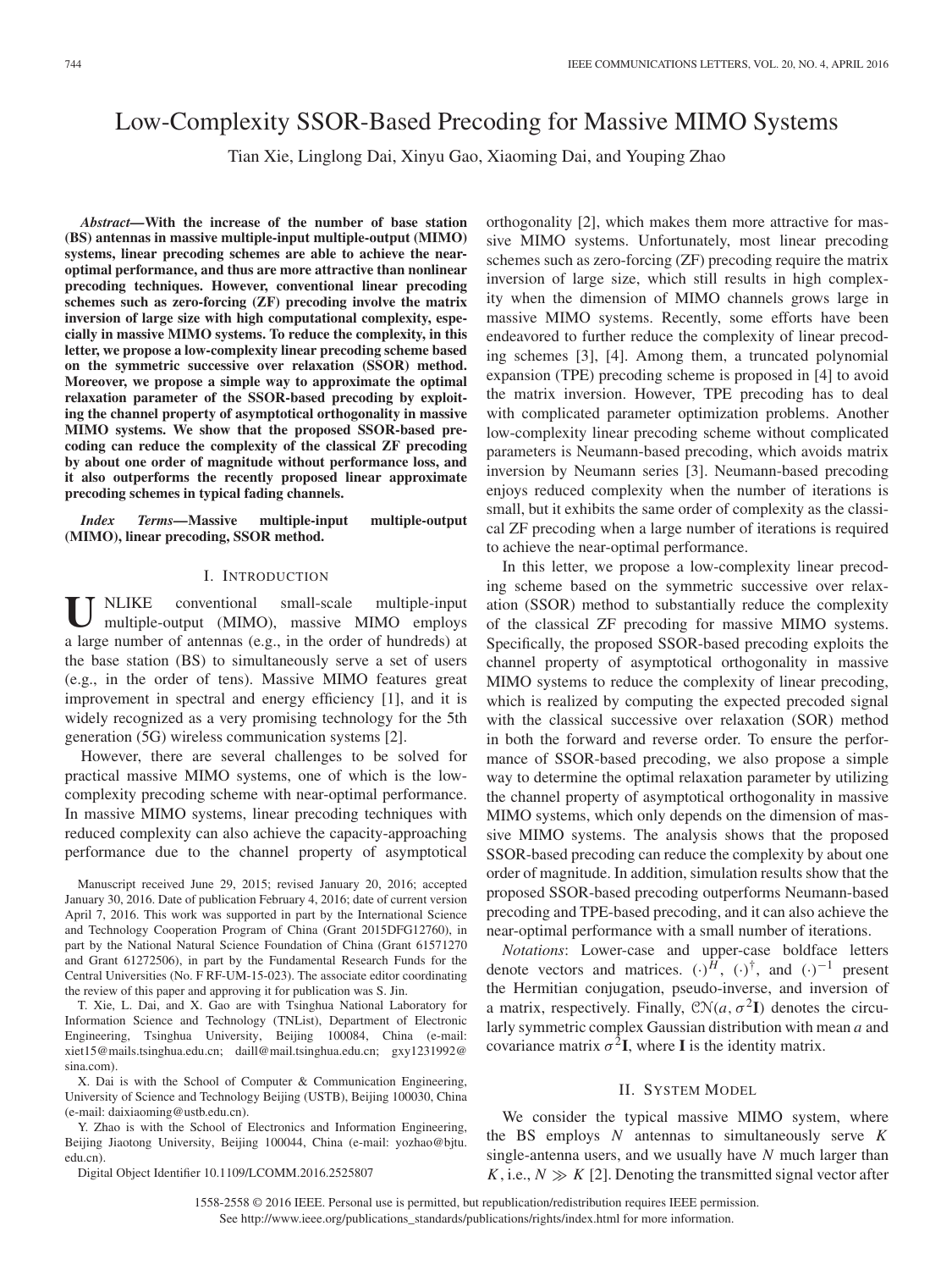precoding by  $\mathbf{x} \in \mathbb{C}^{N \times 1}$  in the downlink, we can express the received signal vector  $y \in \mathbb{C}^{K \times 1}$  for *K* users as

$$
\mathbf{y} = \sqrt{\rho_f} \, \mathbf{Hx} + \mathbf{n},\tag{1}
$$

where  $\rho_f$  is the downlink transmit power,  $\mathbf{H} \in \mathbb{C}^{K \times N}$  denotes the flat Rayleigh fading channel matrix whose entries follow the distribution  $CN(0, 1)$ , and  $\mathbf{n} \in \mathbb{C}^{K \times 1}$  denotes the additive white Gaussian noise vector, which follows the distribution  $CN(0, \sigma^2 I)$ . When the linear precoding scheme such as ZF precoding is used, we can express **x** as

$$
\mathbf{x} = \mathbf{G}\mathbf{s},\tag{2}
$$

where  $\mathbf{G} \in \mathbb{C}^{N \times K}$  denotes the linear precoding matrix, and  $\mathbf{s} \in$  $\mathbb{C}^{K \times 1}$  is the source signal vector for *K* different users.

#### III. PROPOSED SSOR-BASED PRECODING

#### *A. Conventional ZF Precoding*

We first briefly review the classical ZF precoding. According to  $[2]$ , the conventional ZF precoding matrix  $G_{ZF}$  can be expressed as

$$
\mathbf{G}_{\text{ZF}} = \beta_{\text{ZF}} \mathbf{H}^{\dagger} = \beta_{\text{ZF}} \mathbf{H}^H (\mathbf{H} \mathbf{H}^H)^{-1} = \beta_{\text{ZF}} \mathbf{H}^H \mathbf{P}^{-1}, \quad (3)
$$

where  $\beta_{ZF}$  denotes the power normalization factor that can be selected as  $\beta_{\text{ZF}} = \sqrt{\frac{K}{tr(\mathbf{P}^{-1})}}$  [1], and **P** = **HH**<sup>*H*</sup>. Based on (1), (2), and (3), the equivalent channel matrix can be presented as

$$
\mathbf{W} = \mathbf{H} \mathbf{G}_{\text{ZF}} = \beta_{\text{ZF}} \mathbf{H} \mathbf{H}^H \mathbf{P}^{-1}.
$$
 (4)

As shown in (3), ZF precoding requires the matrix inversion of large size, so its complexity  $O(K^3)^1$  rises rapidly as the dimension of massive MIMO expands.

# *B. Proposed SSOR-Based Precoding*

Considering (2) and (3), we can rewrite the transmitted signal vector **x** as

$$
\mathbf{x} = \beta_{\text{ZF}} \mathbf{H}^H \mathbf{P}^{-1} \mathbf{s} = \beta_{\text{ZF}} \mathbf{H}^H \mathbf{t},\tag{5}
$$

where  $\mathbf{t} = \mathbf{P}^{-1}\mathbf{s}$ . Equivalently, we have

$$
Pt = s.\t\t(6)
$$

The SSOR method can achieve the expected precoded vector **t** in (6) in an iterative way without the complicated matrix inversion **P**−<sup>1</sup> of large size. The premise of utilizing SSOR method is that the matrix **P** should be Hermitian positive definite. Firstly, due to the fact that  $P = (HH^H)$  according to the definition, the matrix **P** is clear to be Hermitian. Secondly, by denoting an arbitrary nonzero vector as **u**, we have

$$
\mathbf{uGu}^H = \mathbf{u}\left(\mathbf{H}\mathbf{H}^H\right)\mathbf{u}^H = \mathbf{uH}\mathbf{H}^H\mathbf{u}^H = \mathbf{uH}\left(\mathbf{u}\mathbf{H}\right)^H. \tag{7}
$$

<sup>1</sup>Note that there are recursive matrix inversion algorithms of which the complexity is less than  $O(K^3)$  (e.g., the Strassen algorithm [5]). However, these algorithms are hard to be implemented in practice due to the complicated recursive structure. The practical matrix inversion algorithms such as Gauss-Jordan elimination method have the complexity of  $O(K^3)$ .

In Rayleigh fading channels, where the channel matrix **H** is a full-rank matrix, **uH** equals to a zero vector only when **u** is a zero vector. So we have  $uH(uH)^H > 0$  for all nonzero vectors, which indicates that **P** is positive definite. Thus, we propose the SSOR-based precoding by utilizing SSOR method to solve (6) in the following three steps:

1) Decompose **P** as

$$
\mathbf{P} = \mathbf{D} + \mathbf{L} + \mathbf{L}^H,\tag{8}
$$

where  $D$ ,  $L$ , and  $L^H$  denote the diagonal component, the strictly lower triangular component, and the strictly upper triangular component of **P**, respectively. Here, we write the strictly upper triangular matrix as  $L^H$  since **P** is Hermitian positive definite as discussed above.

2) Take successive over relaxation (SOR) method in the forward order to compute the first half iteration by

$$
(\mathbf{D} + \omega \mathbf{L})\mathbf{t}^{(i+1/2)} = (1 - \omega)\mathbf{D}\mathbf{t}^{(i)} - \omega \mathbf{L}^H \mathbf{t}^{(i)} + \omega \mathbf{s},\qquad(9)
$$

where the superscript *i* denotes the number of iterations, and  $\omega$ is the relaxation parameter, which will be discussed in details later.

3) Take SOR method in the reverse order to compute the second half iteration of by

$$
(\mathbf{D} + \omega \mathbf{L}^{H})\mathbf{t}^{(i+1)} = (1 - \omega)\mathbf{D}\mathbf{t}^{(i+1/2)} - \omega \mathbf{L}\mathbf{t}^{(i+1/2)} + \omega \mathbf{s}.
$$
\n(10)

After several times of iterations based on (9) and (10), the obtained vector **t** can be multiplied by the matrix  $\beta_{ZF}H^H$  to achieve the signal vector **x** for transmission after precoding as shown in (5). Note that **t** needs to be recomputed for each source signal vector **s**. Thus, the proposed SSOR-based precoding is more suitable for the fast time-varying massive MIMO systems (e.g., the communications between BS and users in fast moving trains or vehicles), where the coherence interval is small due to the high speed of users.

We can find that the proposed SSOR-based precoding solves the complicated matrix inversion required by ZF precoding through an iterative approach, which has much lower complexity as will be quantified in Section III-D. We have found other papers that used the similar iterative methods to reduce the complexity of signal precessing in massive MIMO systems [6], [7]. In [6], the authors proposed a low-complexity signal detection algorithm using Richardson method, and a SOR-based signal detection algorithm was proposed in [7]. However, our proposed SSOR-based precoding is different from these existing works. Compared with the Richardson-based signal detection [6], the proposed SSOR-based precoding exploits the diagonally dominant structure of the Gram matrix **P** in massive MIMO systems, so that we can only focus on the dominant diagonal elements of **P** while neglecting the unimportant nondiagonal elements of **P**. Compared with the SOR-based signal detection algorithm [7], the proposed SSOR-based precoding is less sensitive to the relaxation parameter due to the fact that this algorithm makes the iteration matrix symmetric [9], which indicates that the proposed SSOR-based precoding is more robust in practical systems. In addition, a low-complexity precoding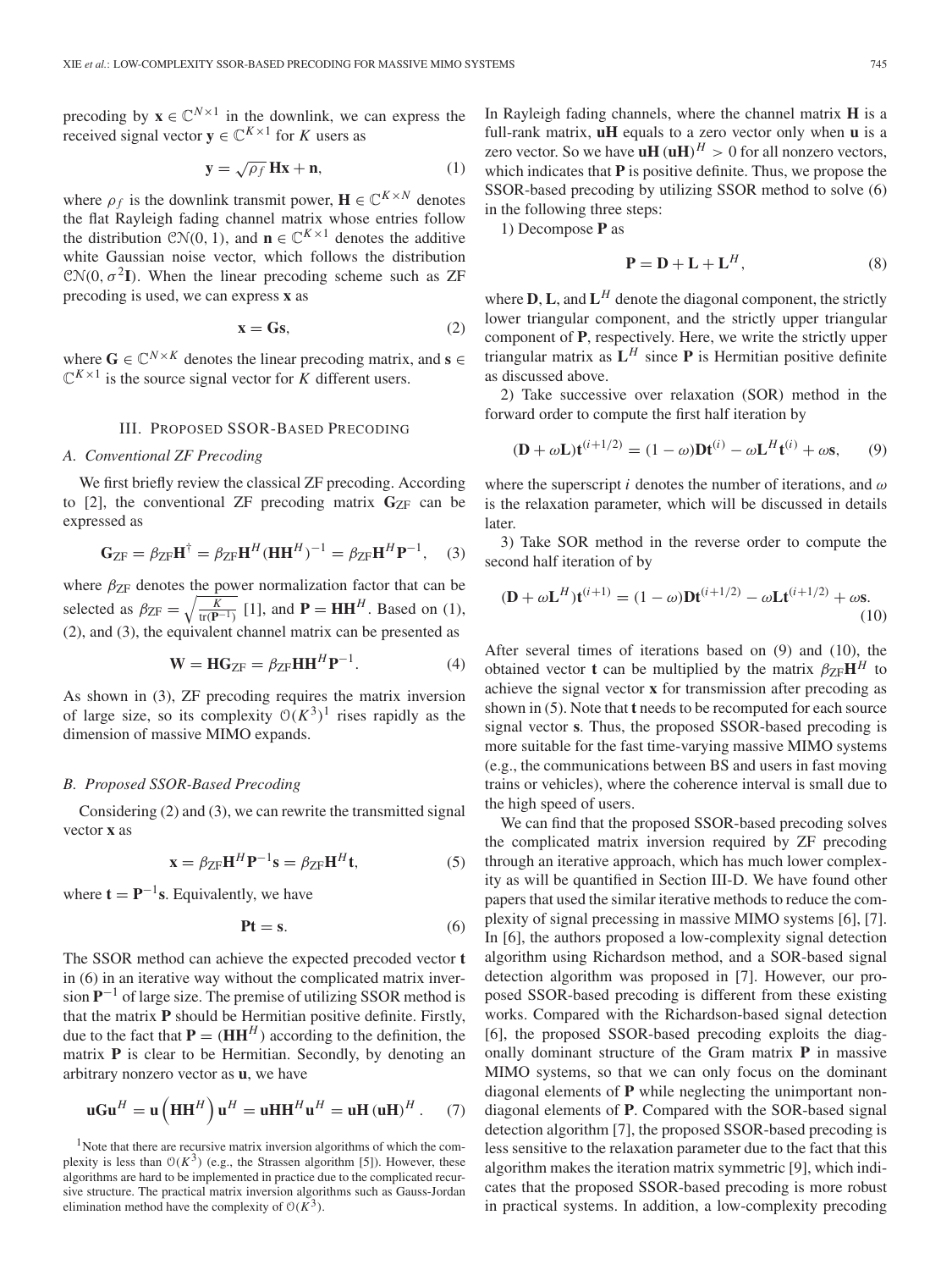scheme based on GS method was proposed in [8]. However, the proposed SSOR-based precoding can be considered as a generalization of the existing GS-based precoding, since when the relaxation parameter of SSOR-based precoding equals to 1, the SSOR-based precoding becomes GS-based precoding. Moreover, by introducing the relaxation parameter in SSORbased precoding, the proposed scheme provides more flexibility for practical system design.

An important issue of SSOR-based precoding is the choice of the relaxation parameter  $\omega$ , which influences the convergence rate of SSOR-based precoding as indicated by (9) and (10). In the next subsection, we will propose a simple approach to determine the optimal relaxation parameter for the proposed SSOR-based precoding.

# *C. Relaxation Parameter*

According to [9], the optimal relaxation parameter  $\omega_{opt}$  for SSOR method is

$$
\omega_{opt} = \frac{2}{1 + \sqrt{2(1 - \rho[\mathbf{D}^{-1}(\mathbf{L} + \mathbf{L}^H)])}},\tag{11}
$$

where  $\rho$  [·] denotes the spectral radius of a matrix. However, the computation of  $\rho[\cdot]$  is complicated. Moreover, if the matrix  $P = HH<sup>H</sup>$  changes rapidly in fast time-varying channels, we need to recompute the optimal relaxation parameter  $\omega_{opt}$ . Thus, directly using (11) to determine the optimal relaxation parameter is not preferred in practical massive MIMO systems. Compared with the classical SOR method, the convergence of SSOR method is less sensitive to the relaxation parameter due to the fact that SOR method is used twice, i.e., in the forward and reverse order, respectively [9]. This implies that we can use an approximation method to determine  $\omega$  in a much simpler way for practical massive MIMO systems, which is provided in the following Lemma 1.

*Lemma 1:* In massive MIMO systems, the optimal relaxation parameter of SSOR-based precoding can be approximated by  $\hat{\omega}_{opt} = \frac{2}{1 + \sqrt{2(1 - a)}}$ , where  $a = (1 + \sqrt{\frac{K}{N}})^2 - 1$  only depends on the dimension  $(N, K)$  of massive MIMO systems.

*Proof:* From (8), we have

$$
\rho[\mathbf{D}^{-1}(\mathbf{L} + \mathbf{L}^{H})] = \rho[\mathbf{D}^{-1}(\mathbf{P} - \mathbf{D})]
$$

$$
= \rho[\mathbf{D}^{-1}\mathbf{P} - \mathbf{I}]
$$

$$
= \rho[\mathbf{D}^{-1}\mathbf{P}] - 1.
$$
 (12)

For the typical flat Rayleigh fading channel matrix **H**, the diagonal elements  $p_{mm}$  ( $m = 1, 2, \dots, K$ ) of  $\mathbf{P} = \mathbf{HH}^H$  follow the 2*N*-degree of freedom chi-square distribution [9]. By using the Chebyshev's inequality [9], we have

$$
\Pr\left(\left|\frac{p_{mm} - N}{N}\right| < \varepsilon\right)
$$
\n
$$
= \Pr[(1 - \varepsilon)N < p_{mm} < (1 + \varepsilon)N] \ge 1 - \frac{1}{N\varepsilon^2},\tag{13}
$$

which indicates that when *N* grows large, the probability that  $(1 - \varepsilon)N < p_{mm} < (1 + \varepsilon)N$  is valid will tend to 1. As a

result, we can use  $N$  to reliably approximate  $p_{mm}$  in massive MIMO systems with a large number of BS antennas *N*. Accordingly,  $\mathbf{D}^{-1}$  can be also approximated by  $\frac{1}{N}\mathbf{I}$ , then (12) becomes

$$
\rho[\mathbf{D}^{-1}(\mathbf{L} + \mathbf{L}^{H})] = \rho[\mathbf{D}^{-1}\mathbf{P}] - 1 = \frac{1}{N}\rho[\mathbf{P}] - 1.
$$
 (14)

Based on the random matrix theory, the spectral radius of **P** can be well approximated by [10]

$$
\rho[\mathbf{P}] = N \left( 1 + \sqrt{\frac{K}{N}} \right)^2.
$$
\n(15)

Substituting  $(15)$  into  $(14)$ , we have

$$
\hat{\omega}_{opt} = \frac{2}{1 + \sqrt{2(1 - a)}},\tag{16}
$$

where  $a = (1 + \sqrt{\frac{K}{N}})^2 - 1$ .

**Lemma 1** indicates that the deterministic relaxation parameter  $\hat{\omega}_{opt}$  of the proposed SSOR-based precoding only depends on the number of BS antennas *N* and the number of users *K*, which are constant after the MIMO configuration has been fixed. Thus, we do not need to recompute  $\hat{\omega}_{opt}$  when the channel **H** varies. Note that in realistic massive MIMO systems with limited *N* and *K*, there is a small gap between the exact optimal  $\omega_{opt}$  and its approximation  $\hat{\omega}_{opt}$ . However, the approximated  $\hat{\omega}_{opt}$  can still guarantee satisfying performance because SSORbased precoding is not sensitive to the relaxation parameter, which will be verified by simulation results in Section IV.

# *D. Complexity Analysis*

In this subsection, we provide the computational complexity analysis of the proposed SSOR-based precoding in terms of the required number of complex multiplications. For SSOR-based precoding, we can rewrite (9) as

$$
t_k^{(i+1/2)} = t_k^{(i)} + \frac{\omega}{p_{ii}} \left( s_i - \sum_{j=1}^{k-1} p_{kj} t_j^{(k+1/2)} - \sum_{j=k}^{K} p_{kj} t_j^{(k)} \right),\tag{17}
$$

where the subscript *k* denotes the *k*th element in a vector. For the fair comparison of complexity, the channel coherence interval  $T_c$  should be taken into account. As there are  $K$  elements in the vector  $t$  (where  $K$  is usually large in massive MIMO systems, e.g.,  $K = 32$  users can be simultaneously supported by a real demo of massive MIMO [11]), the complexity of ZF precoding within  $T_c$  is  $O(K^3) + T_c N K$ , while the complexity of the proposed SSOR-based precoding is  $T_cO(K^2 + NK)$ . As we have mentioned in Section III-B, the channel coherence interval  $T_c$  could be very small in fast time-varying channels [12]. For example, by considering the typical system parameters in current LTE-Advanced standard [13] and the user velocity of 100 km/h, the channel coherence time  $T_c$  is 7 OFDM symbols, which is smaller than *K*. Thus, the overall complexity of SSOR-based precoding is lower than that of ZF precoding.